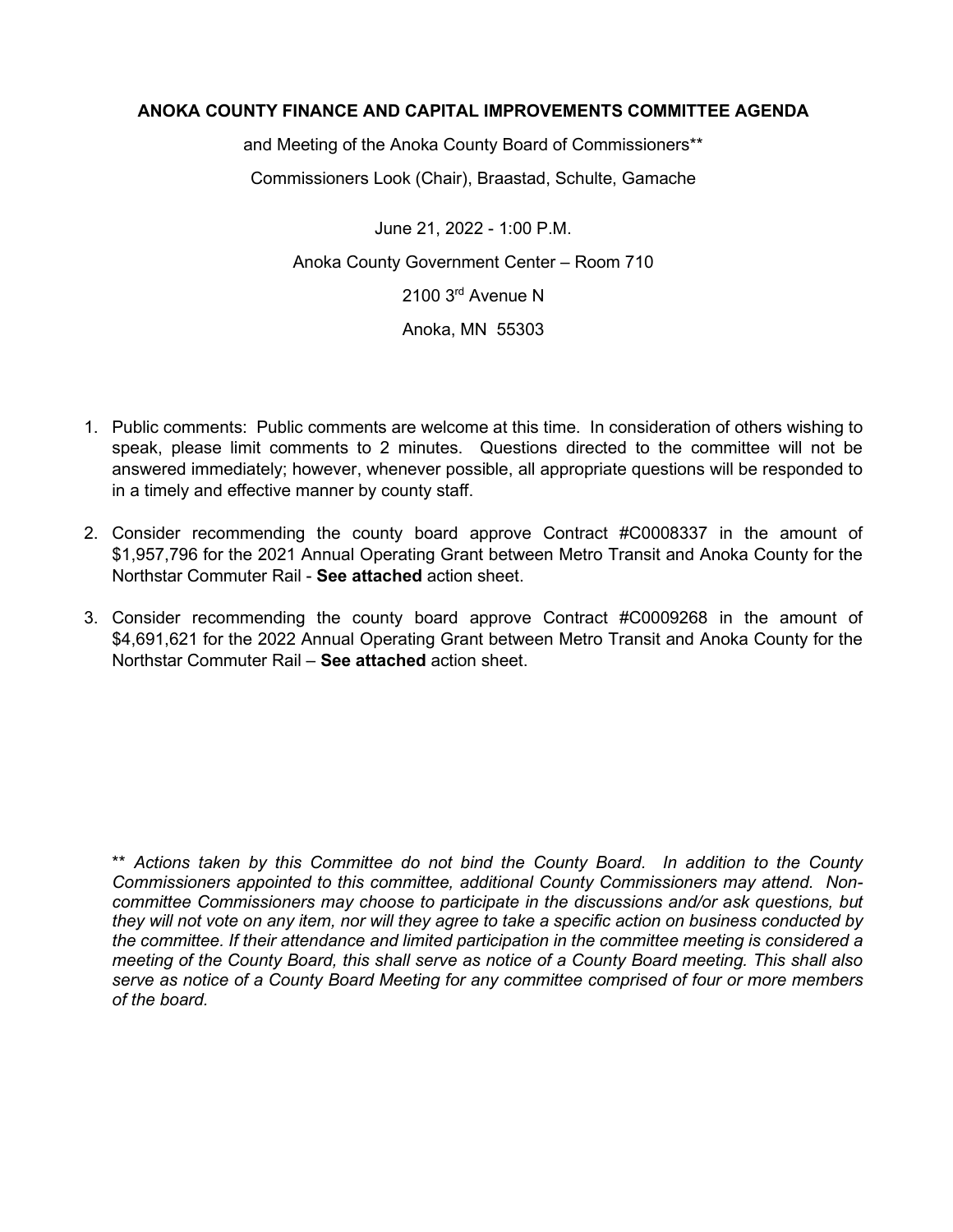

## FINANCE AND CAPITAL IMPROVEMENTS COMMITTEE ACTION ITEM

June 21, 2022

Anoka County Regional Rail

| <b>ACTION REQUESTED</b>                                                                                            | Consider recommending the county board approve Contract #C0008337 in the amount<br>of \$1,957,796 for the 2021 Annual Operating Grant between Metro Transit and Anoka<br>County for the Northstar Commuter Rail.                           |             |  |
|--------------------------------------------------------------------------------------------------------------------|--------------------------------------------------------------------------------------------------------------------------------------------------------------------------------------------------------------------------------------------|-------------|--|
| <b>BACKGROUND</b>                                                                                                  | This agreement has been adjusted over the last two years to include cost reductions<br>that occurred during COVID on the operations of the train.<br>The total amount of Anoka Counties funding portion has been reduced from the original |             |  |
|                                                                                                                    | request received in 2020, due to the following:                                                                                                                                                                                            |             |  |
|                                                                                                                    | reduced service offerings<br>reduction in operating costs - salary, maintenance, gas, oil, etc.                                                                                                                                            |             |  |
|                                                                                                                    | federal COVID relief funds have been applied                                                                                                                                                                                               |             |  |
|                                                                                                                    | <b>Final 2021 Operating Grant Summary</b>                                                                                                                                                                                                  |             |  |
|                                                                                                                    | <b>Anoka County Share:</b>                                                                                                                                                                                                                 | \$1,957,796 |  |
|                                                                                                                    | <b>Original Agreement Amount</b>                                                                                                                                                                                                           | \$6,501,226 |  |
|                                                                                                                    | Reduced Service Agreement Amount \$3,061,531                                                                                                                                                                                               |             |  |
|                                                                                                                    | Final Amount w/ refund adjustment                                                                                                                                                                                                          | \$1,957,796 |  |
|                                                                                                                    | Anoka County has directly funded portions of the Northstar operating costs since the<br>dissolution of CTIB in 2017.                                                                                                                       |             |  |
|                                                                                                                    | <b>Funding Sources:</b><br><b>Federal Relief Funds</b><br>Farebox Revenue<br><b>Greater MN MnDOT</b>                                                                                                                                       |             |  |
|                                                                                                                    |                                                                                                                                                                                                                                            |             |  |
|                                                                                                                    |                                                                                                                                                                                                                                            |             |  |
|                                                                                                                    |                                                                                                                                                                                                                                            |             |  |
|                                                                                                                    | <b>State Funds</b>                                                                                                                                                                                                                         |             |  |
|                                                                                                                    | Anoka County                                                                                                                                                                                                                               |             |  |
|                                                                                                                    | Hennepin County<br>٠                                                                                                                                                                                                                       |             |  |
|                                                                                                                    | Sherburne County                                                                                                                                                                                                                           |             |  |
| <b>FUNDING SOURCE</b><br>(Levy dollars, IT fund, building<br>fund, asset preservation,<br>carryover dollars, etc.) | Anoka County Sales Tax Revenue                                                                                                                                                                                                             |             |  |
| <b>CONCLUSION</b>                                                                                                  | Approval of the 2021 Operating Grant will allow Anoka County to pay Metro Transit for<br>2021.                                                                                                                                             |             |  |
| <b>RECOMMENDATIONS</b>                                                                                             | Consider recommending the county board approve Contract #C0008337 in the amount<br>of \$1,957,796 for the 2021 Annual Operating Grant between Metro Transit and Anoka<br>County for the Northstar Commuter Rail.                           |             |  |